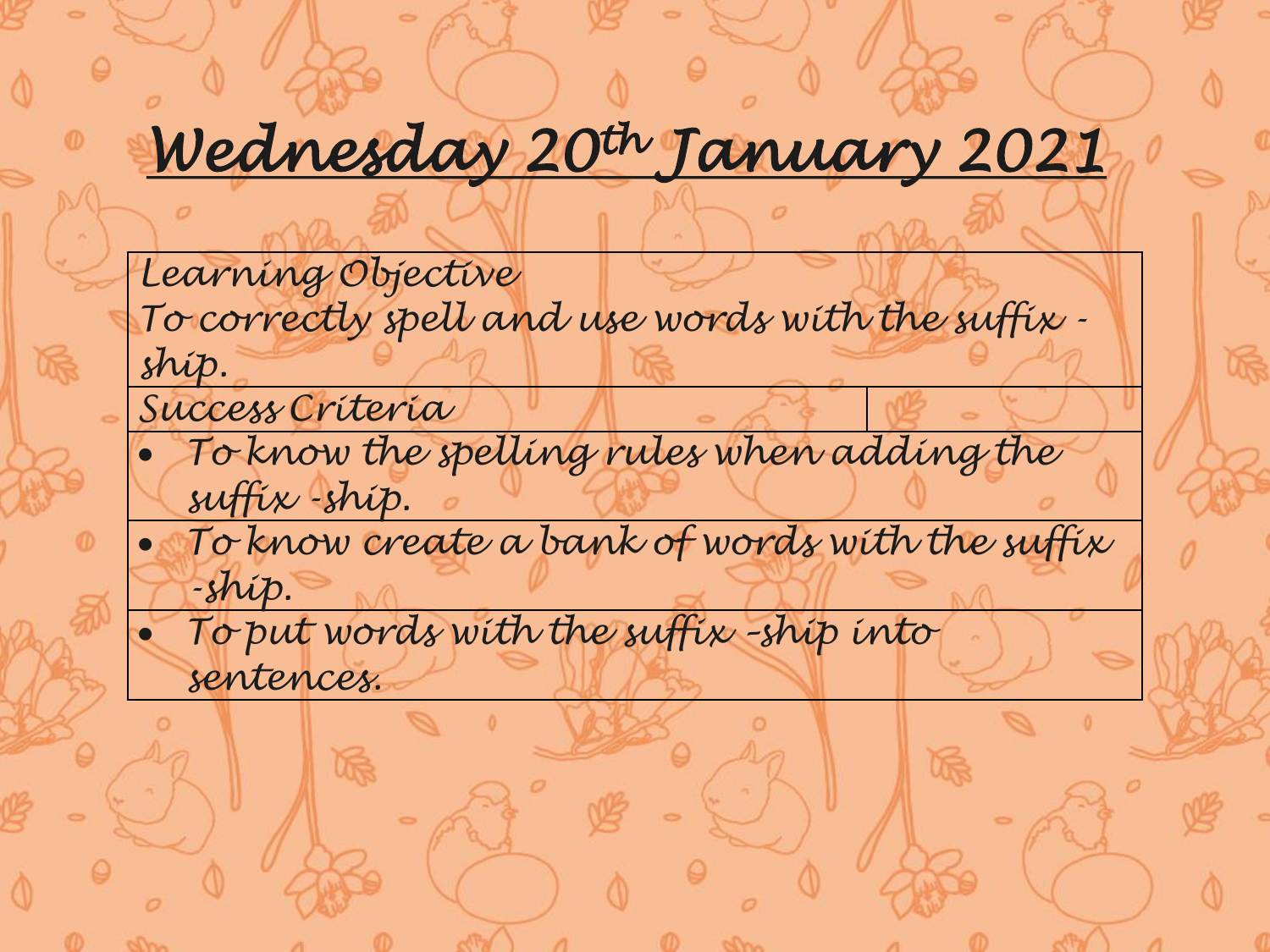# **Creating Nouns** Using -ship Suffix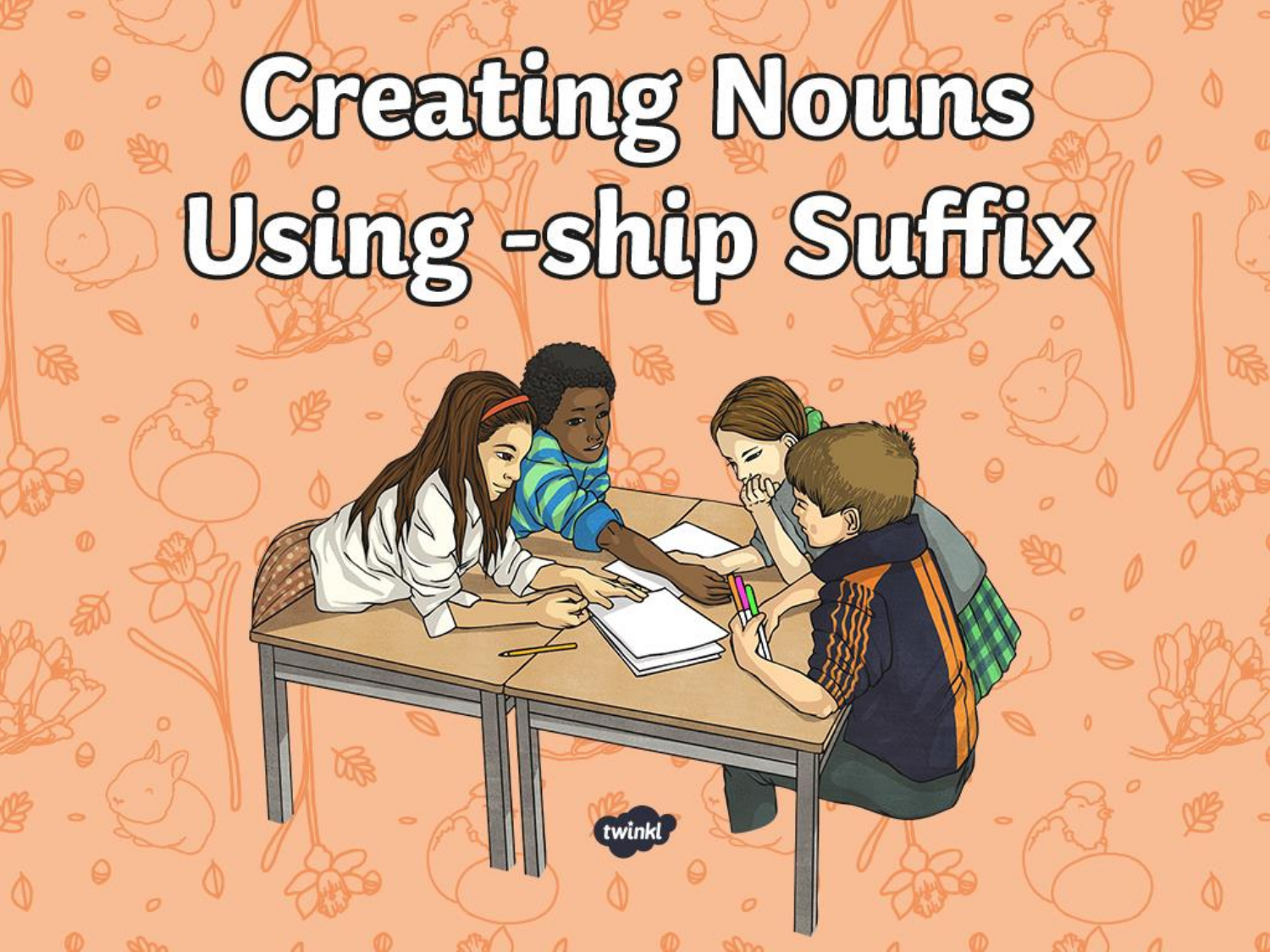This week, we are going to look at adding the suffix **–ship** to root words to create nouns.

Let's start by seeing how many nouns you can think of that end in the suffix –ship…



For example:

member + ship = membership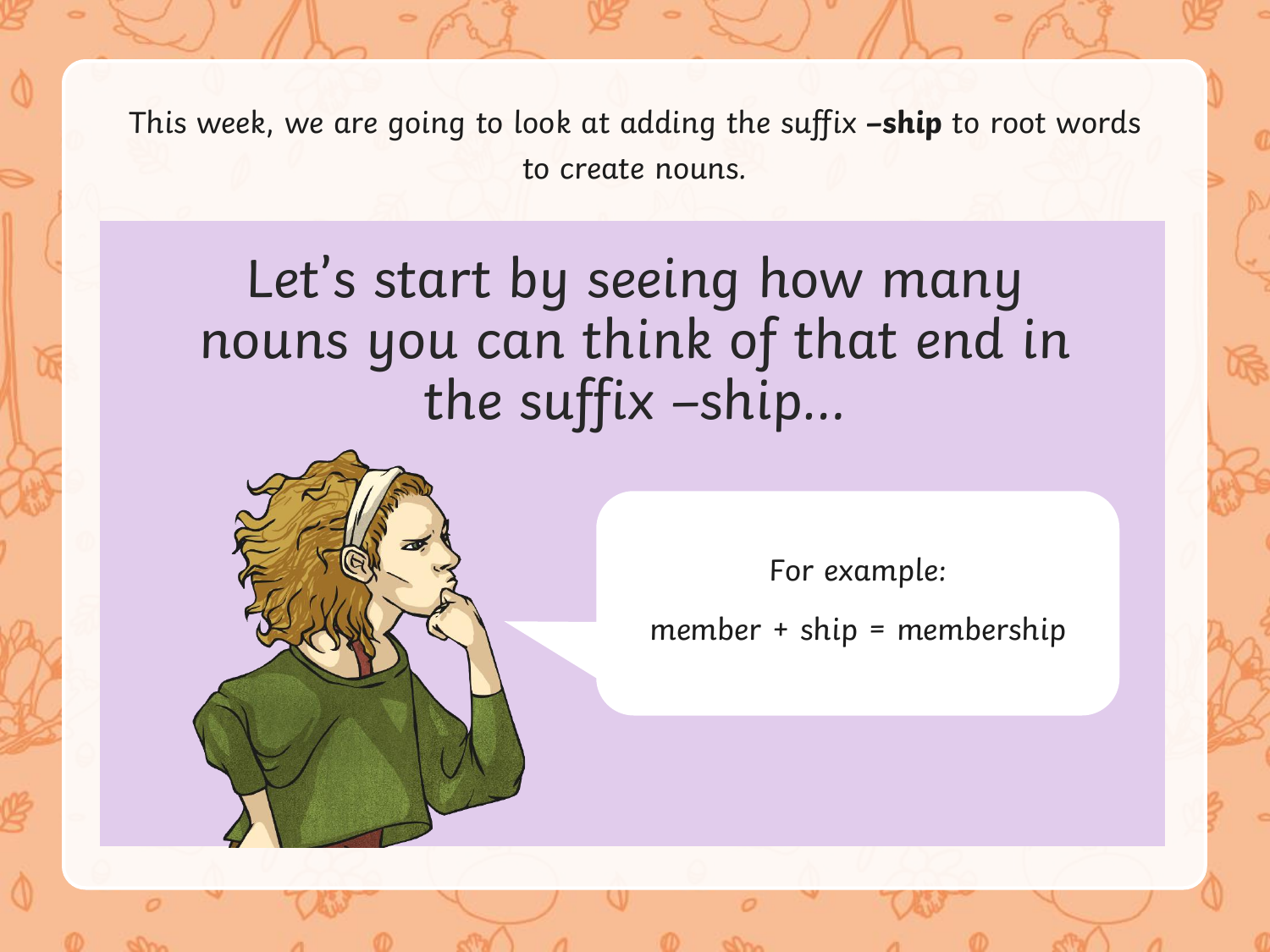You have **five minutes** to think of as many **–ship** suffix words as you can.

**Start Time's Up!**

#### **How many words can you think of?**

e.g. membership ownership partnership dictatorship championship craftsmanship fellowship apprenticeship citizenship sponsorship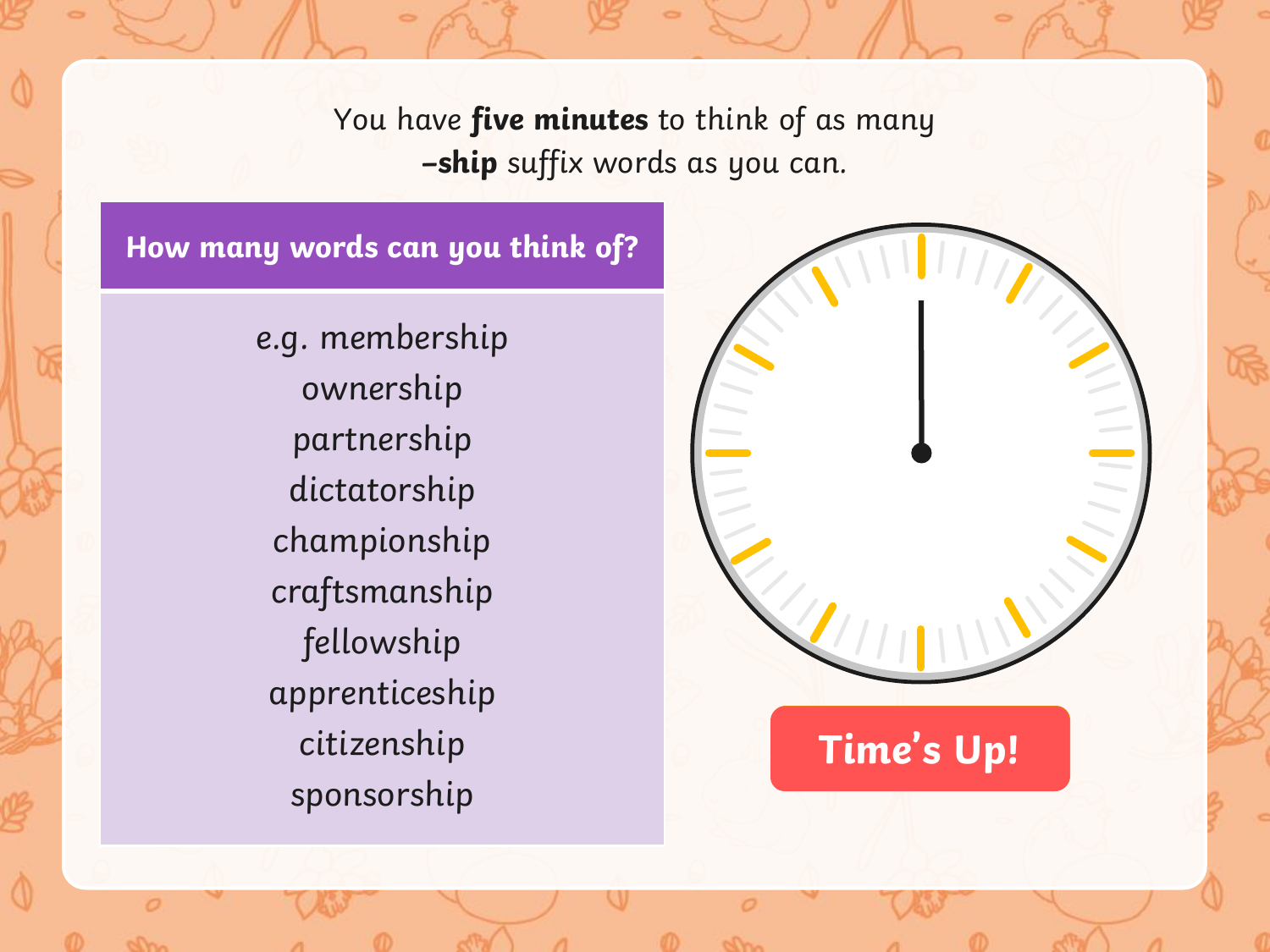Henry, who had worked as a carpenter for 40 years, always received positive comments about the fine craftsmanship of his furniture.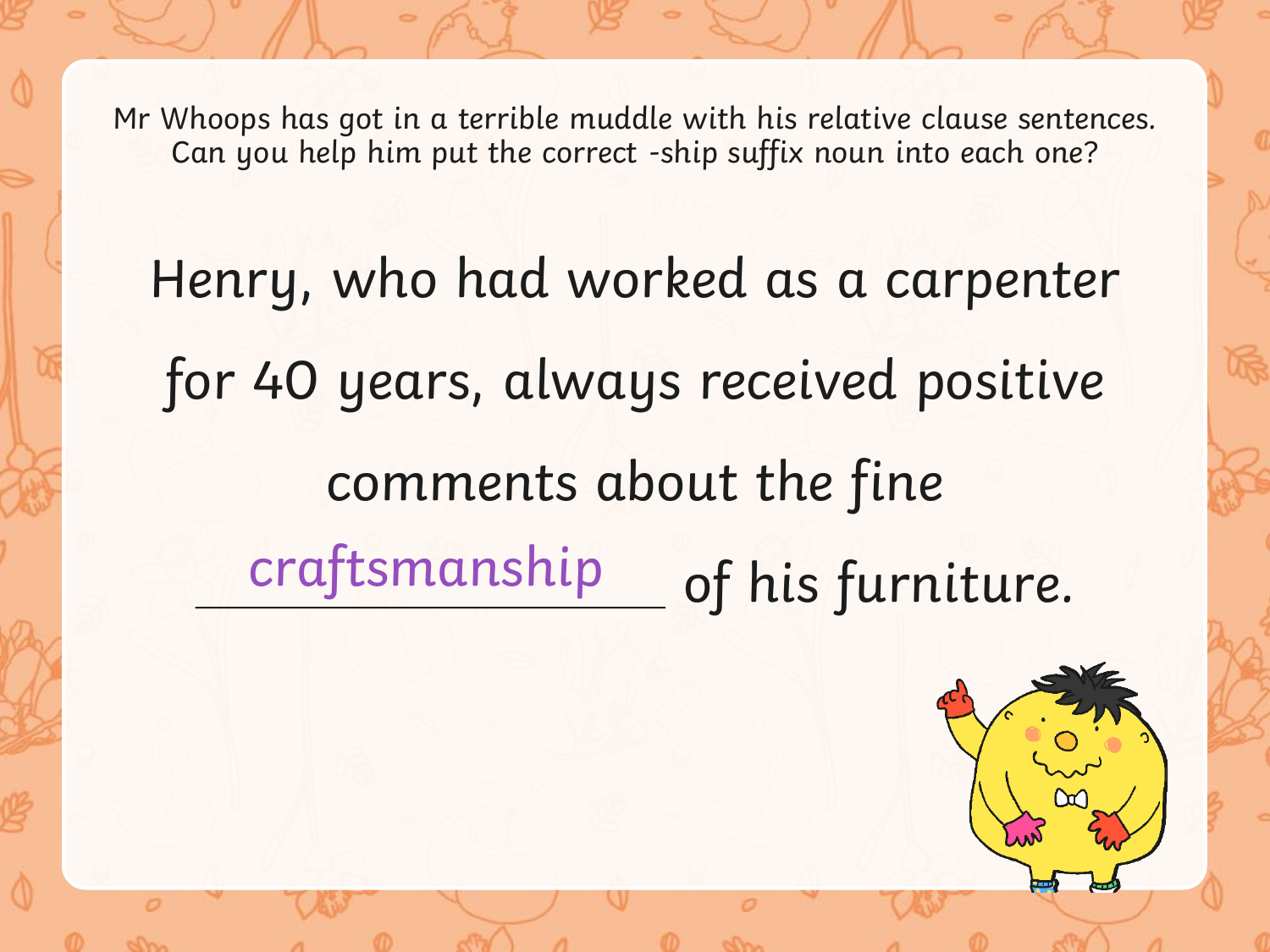Mr Barnes had organised a lesson for class 12, which he hoped would stop some of his pupils from continually falling out. citizenship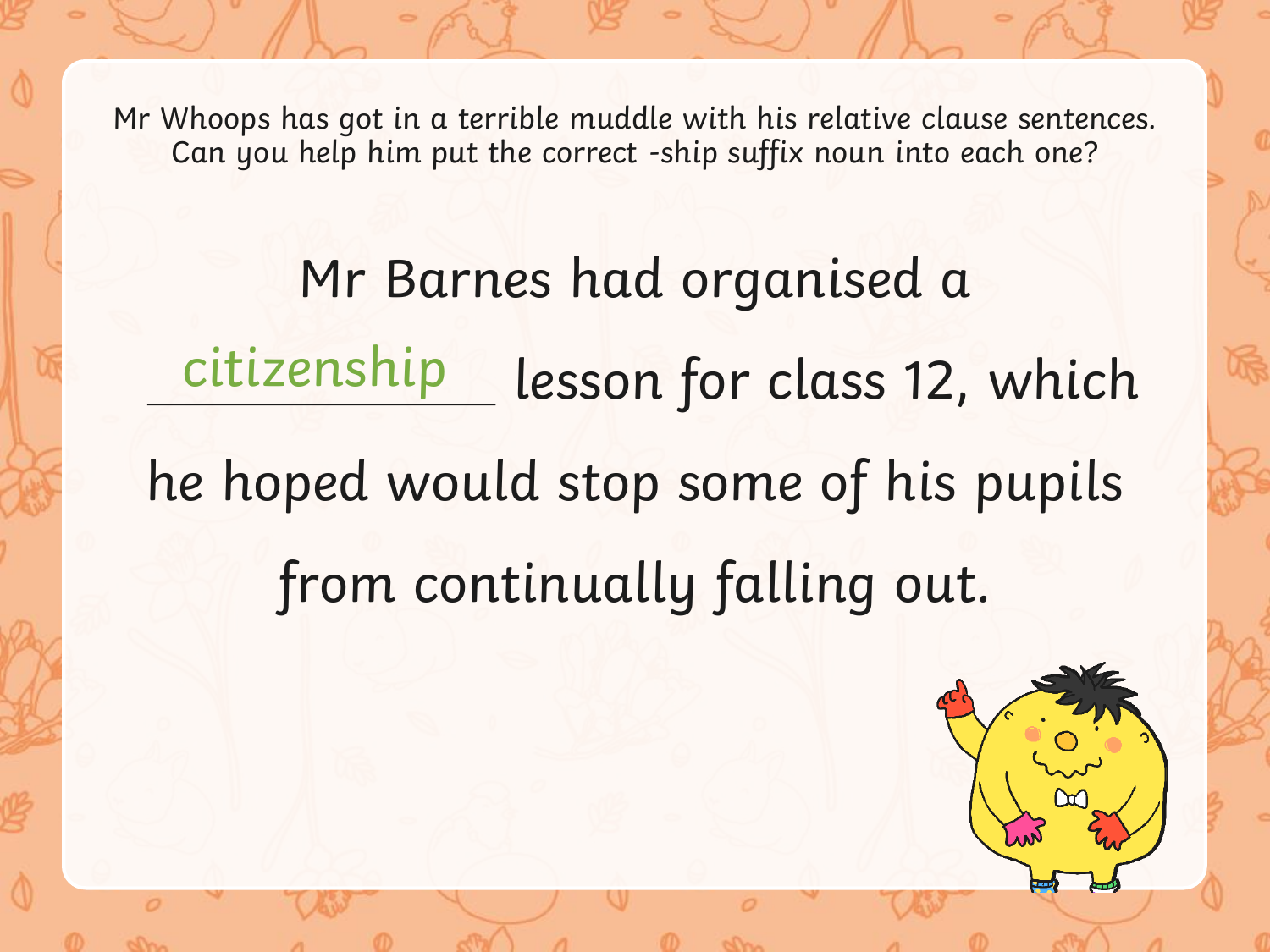Chadcaster United, who were on the verge of bankruptcy, were relieved to have secured a new sponsorship deal sponsorship

with a local business.

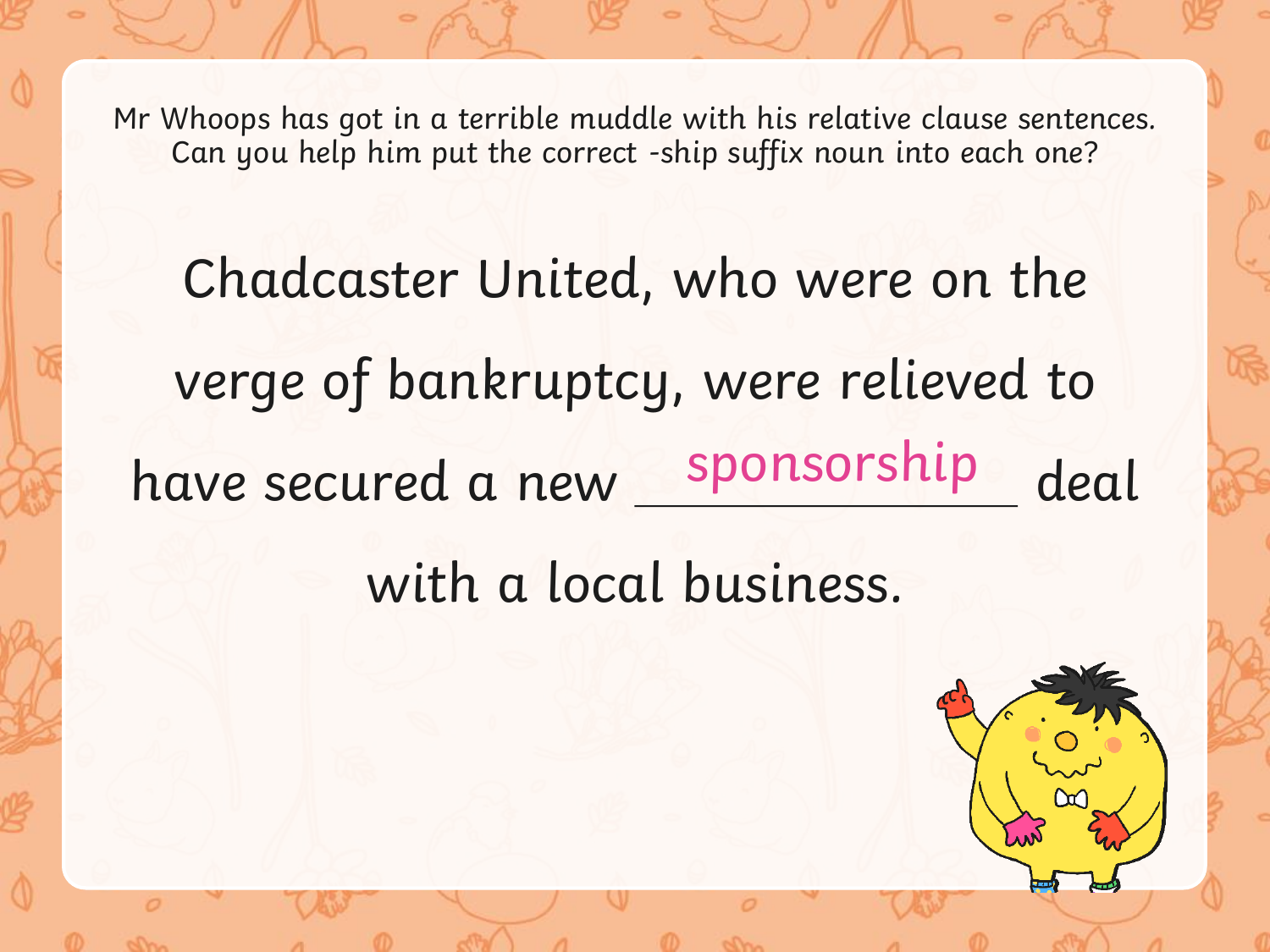Karen, who had always dreamt of being a bricklayer, was accepted on an apprenticeship at a local building firm.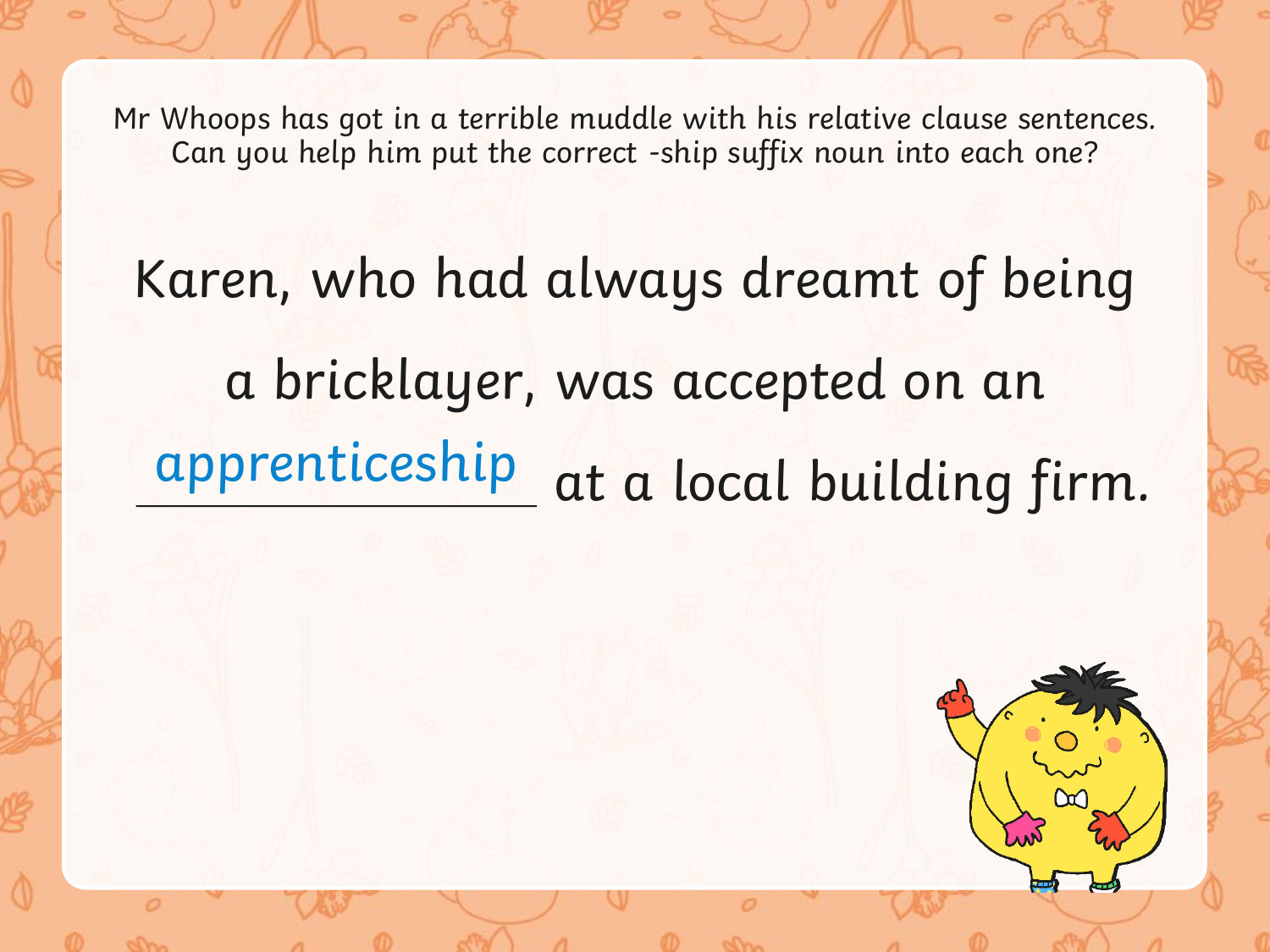The mischievous twins worked in partnership to tidy their bedroom, which made their mum almost faint in disbelief.